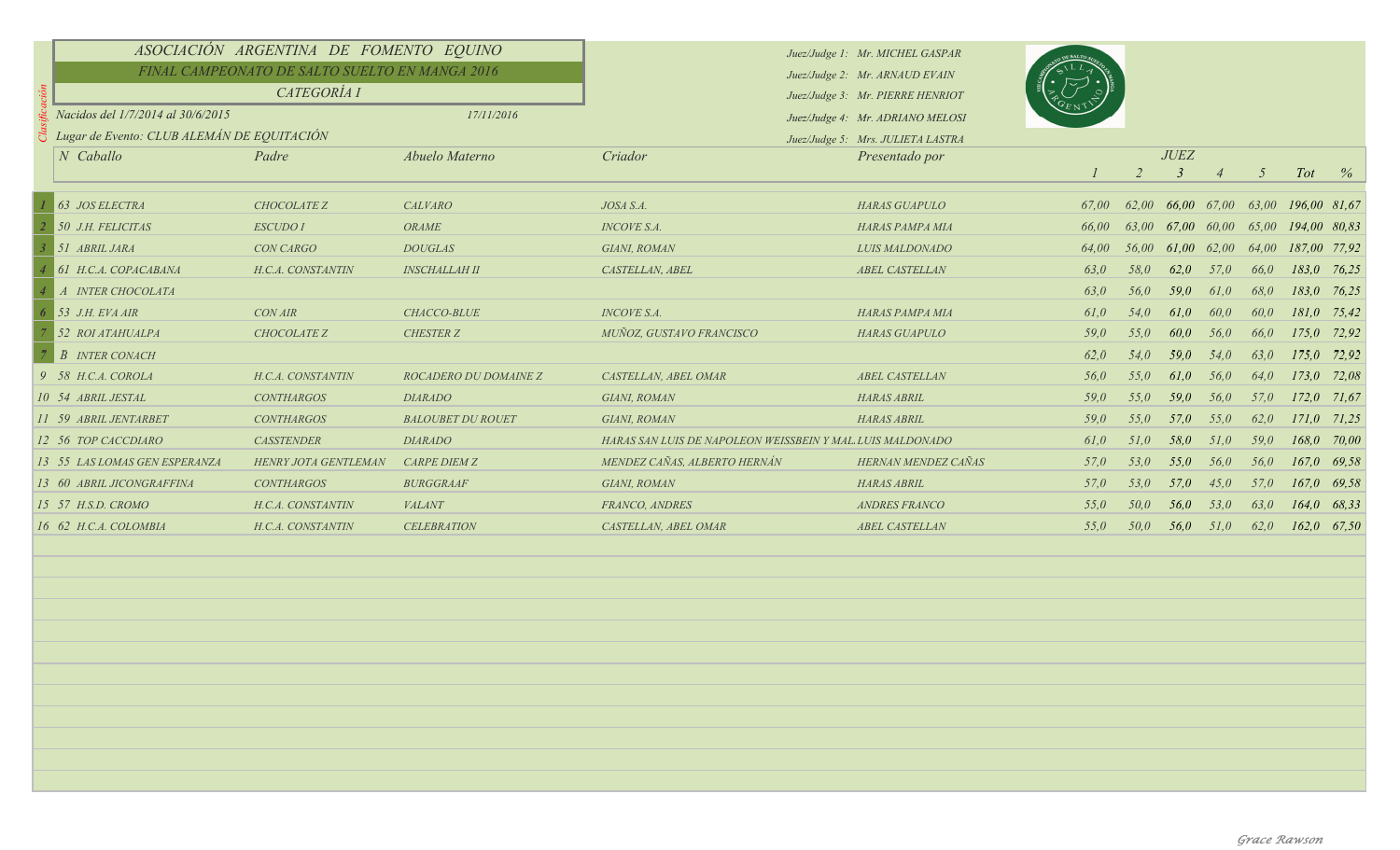|  | ASOCIACIÓN ARGENTINA DE FOMENTO EQUINO                   |                                      |                                     |                                                            | Juez/Judge 1: Mr. MICHEL GASPAR   |       |       |                   |      |            |                 |       |
|--|----------------------------------------------------------|--------------------------------------|-------------------------------------|------------------------------------------------------------|-----------------------------------|-------|-------|-------------------|------|------------|-----------------|-------|
|  | FINAL CAMPEONATO DE SALTO SUELTO EN MANGA 2016           |                                      |                                     |                                                            | Juez/Judge 2: Mr. ARNAUD EVAIN    |       |       |                   |      |            |                 |       |
|  | CATEGORÍA II                                             |                                      |                                     |                                                            | Juez/Judge 3: Mr. PIERRE HENRIOT  |       |       |                   |      |            |                 |       |
|  | Nacidos del 1/7/2013 al 30/6/2014<br>17/11/2016          |                                      |                                     | Juez/Judge 4: Mr. MARCOS CÓRDOBA                           |                                   |       |       |                   |      |            |                 |       |
|  | $\frac{S}{C}$ Lugar de Evento: CLUB ALEMÁN DE EQUITACIÓN |                                      |                                     |                                                            | Juez/Judge 5: Mrs. JULIETA LASTRA |       |       |                   |      |            |                 |       |
|  | N Caballo                                                | Padre                                | Abuelo Materno                      | Criador                                                    | Presentado por                    |       |       | <b>JUEZ</b>       |      |            |                 |       |
|  |                                                          |                                      |                                     |                                                            |                                   |       |       |                   |      | $\sqrt{2}$ | <b>Tot</b>      | $\%$  |
|  | 70 ABRIL I' CLINBALOU                                    | <b>BALOU DU ROUET</b>                | <b>CLINTON</b>                      | GIANI, ROMAN                                               | <b>HARAS ABRIL</b>                | 69.00 |       | 67,00 67,00 71,00 |      | 71,00      | 207,00 86,25    |       |
|  | <b>69 ELEVAGE SHANGAI</b>                                | <b>STAKKATO</b>                      | <b>INDOCTRO</b>                     | MARISTANY, NATALIA                                         | NATALIA MARISTANY                 | 67,00 | 67.00 | 65.00 72.00       |      | 70.00      | 204.00 85.00    |       |
|  | 73 ELEVAGE SOLE MIO                                      | <b>STAKKATO</b>                      | <b>VOLTAIRE (SF)</b>                | MARISTANY, NATALIA                                         | NATALIA MARISTANY                 | 64.00 | 64.00 | 64.00 67.00       |      | 69.00      | 195,00 81,25    |       |
|  | <b>64 SANTA ANA CORNELIUS</b>                            | <b>CORNETS PRINZ</b>                 | <b>GABI</b>                         | HARAS RIO LUJAN S.A.                                       | <b>HARAS RIO LUJAN</b>            | 65.0  | 65.0  | 64.0              | 62.0 | 59.0       | $191.0$ 79.58   |       |
|  | <b>68 MAGNUS CAMOATI</b>                                 | <b>CARNAVAL DU ROUET</b>             | ALNOK Z                             | HARAS LA MAGIA                                             | <b>GUADALUPE CARDOZO</b>          | 66,0  | 63.0  | 63.0              | 61,0 | 64.0       | 190.0           | 79,17 |
|  | 75 ROI CHOCOGOLD                                         | <b>CHESTER Z</b>                     | <b>CARETANO Z</b>                   | MUÑOZ. GUSTAVO FRANCISCO                                   | <b>HARAS GUAPULO</b>              | 62,0  | 58,0  | 62,0              | 64,0 | 64,0       | 188,0 78,33     |       |
|  | 77 TOP CORRADA                                           | <b>CON CARGO</b>                     | CORRADO I                           | HARAS SAN LUIS DE NAPOLEON WEISSBEIN Y MALDO IGNACIO CAPPA |                                   | 62.0  | 55,0  | 64,0              | 64,0 | 62.0       | 188,0           | 78,33 |
|  | 8 74 COOPER IDEIA                                        | MANHATTAN                            | <b>VERDI</b>                        | <b>BRANDOLINO, MARCELO LUIS</b>                            | <b>HARAS LOS ABUELOS</b>          | 65,0  | 61,0  | 61.0              | 61,0 | 64.0       | 186,0 77,50     |       |
|  | 9 67 REI-DOM DIOCLESIANO                                 | <b>ZILTON</b>                        | <b>HFB PRADIKAT</b>                 | RODRIGUEZ, JOSE MARIA                                      | HARAS LA PARVA DE AYAMARIA        | 66,0  | 59.0  | 62,0              | 60.0 | 62.0       | 184,0 76,67     |       |
|  | 10 76 LAS LOMAS ROD PALERMINA                            | ROD DE HERMES LAS VERTIE PALERMO VDL |                                     | MENDEZ CAÑAS, ALBERTO HERNÁN                               | HARAS EL REENCUENTRO              | 62,0  | 59.0  | 61,0              | 59.0 | 64,0       | 182,0 75,83     |       |
|  | 11 65 LAS LOMAS GENTIL D'AMOUR                           | <b>HENRY JOTA GENTLEMAN</b>          | <b>ROD DE HERMES LAS VERTIENTES</b> | MENDEZ CAÑAS, ALBERTO HERNÁN                               | HARAS EL REENCUENTRO              | 60,0  | 56,0  | 61,0              | 59.0 | 65.0       | 180,0 75,00     |       |
|  | 12 66 ALMAFUERTE ALEXIA                                  | <b>CAMERON</b>                       | <b>LIFE</b>                         | HARAS ALMAFUERTE DE EKEUS, HELENA Y ZLAUVINI HELENA EKEUS  |                                   | 60,0  | 60.0  | 59,0              | 59.0 | 64.0       | $179,0$ 74,58   |       |
|  | 13 71 DOLCE VERY KIARE                                   | <b>TOP VERY EASY</b>                 | <b>REMONTA FALSARIO</b>             | GAGLIANO, MARIA EMILIA                                     | <b>HARAS DOLCE CAVALLI</b>        | 56,0  | 55,0  | 59,0              | 60.0 | 63.0       | $175,0$ $72,92$ |       |
|  | 14 72 ROI CHELSEY                                        | <b>CHOCOLATE Z</b>                   | <b>ATLANTIC</b>                     | MUÑOZ, GUSTAVO FRANCISCO                                   | <b>HARAS GUAPULO</b>              | 57.0  | 52.0  | 58.0              | 53.0 | 60.0       | 168,0           | 70,00 |
|  |                                                          |                                      |                                     |                                                            |                                   |       |       |                   |      |            |                 |       |